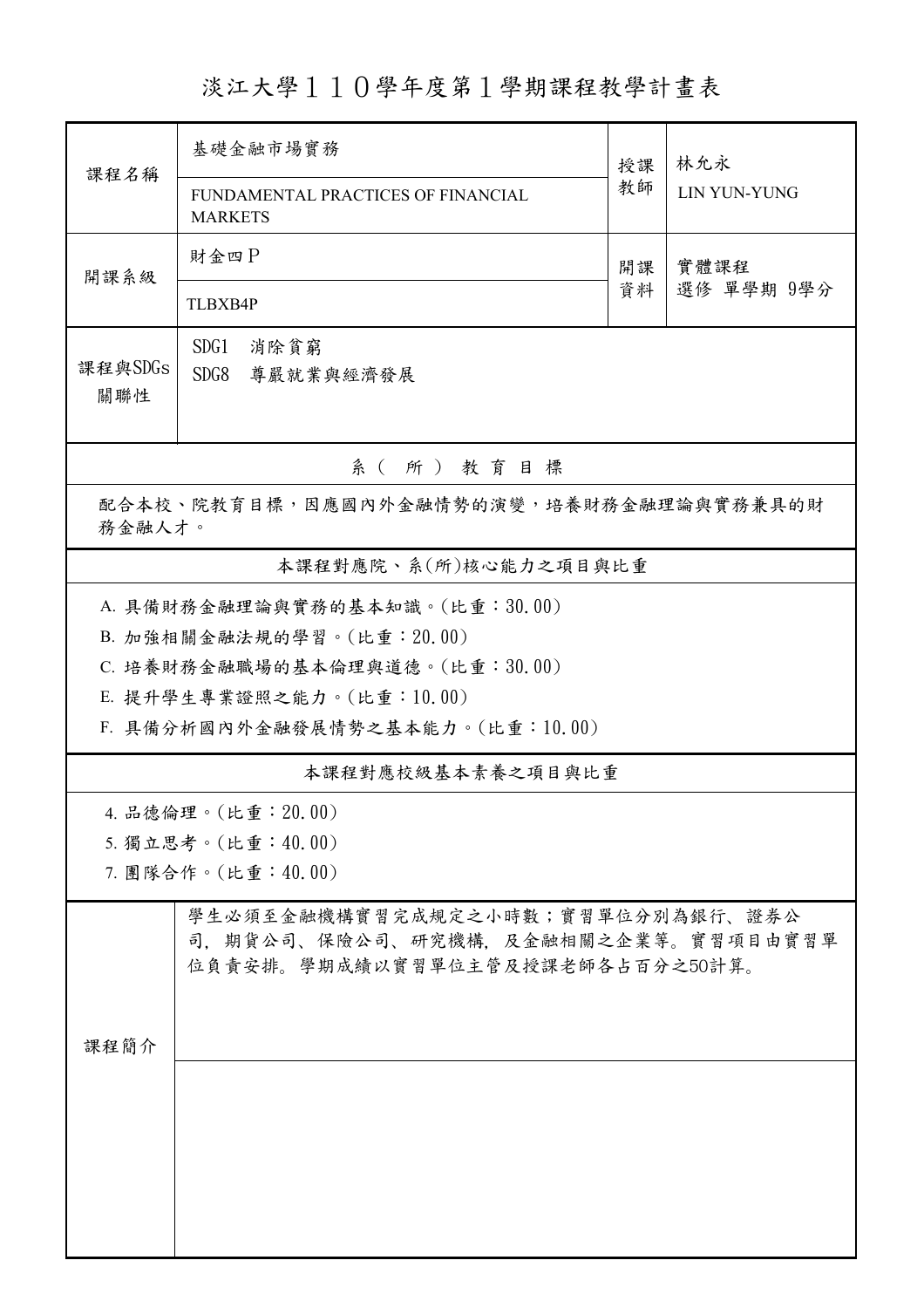|                | The students who major in this course must take practical training for<br>required hours in the financial organizations including banks, investment and<br>broker agent companies. The students may select office work or field work<br>unit for their practice. The items of practice are subject to the<br>arrangements<br>by the units of practice. The semester scholastic records of the students are<br>graded by both the practical unit manager and the teacher giving lessons on<br>a fifty-fifty basis.<br>本課程教學目標與認知、情意、技能目標之對應<br>將課程教學目標分別對應「認知 (Cognitive)」、「情意 (Affective)」與「技能(Psychomotor)」<br>的各目標類型。<br>一、認知(Cognitive):著重在該科目的事實、概念、程序、後設認知等各類知識之學習。<br>二、情意(Affective):著重在該科目的興趣、倫理、態度、信念、價值觀等之學習。 |                           |            |                                                                                                                                                                                                                      |                   |  |  |  |
|----------------|-------------------------------------------------------------------------------------------------------------------------------------------------------------------------------------------------------------------------------------------------------------------------------------------------------------------------------------------------------------------------------------------------------------------------------------------------------------------------------------------------------------------------------------------------------------------------------------------------------------------------------------------------------------------------------------------------------------------------|---------------------------|------------|----------------------------------------------------------------------------------------------------------------------------------------------------------------------------------------------------------------------|-------------------|--|--|--|
|                | 三、技能(Psychomotor):著重在該科目的肢體動作或技術操作之學習。                                                                                                                                                                                                                                                                                                                                                                                                                                                                                                                                                                                                                                                                                  |                           |            |                                                                                                                                                                                                                      |                   |  |  |  |
| 序<br>號         |                                                                                                                                                                                                                                                                                                                                                                                                                                                                                                                                                                                                                                                                                                                         | 教學目標(中文)                  |            | 教學目標(英文)                                                                                                                                                                                                             |                   |  |  |  |
|                | 1 使學生能透過金融業的實習,結合<br>財務理論與實務, 以提升學生的專<br>業技能及就業競爭能力。                                                                                                                                                                                                                                                                                                                                                                                                                                                                                                                                                                                                                                                                    |                           |            | This course aims to enable the students to enhance<br>their professional skills and employment<br>competitiveness through practicing in the financial<br>industries by combing theory with practice of<br>insurance. |                   |  |  |  |
|                | 教學目標之目標類型、核心能力、基本素養教學方法與評量方式                                                                                                                                                                                                                                                                                                                                                                                                                                                                                                                                                                                                                                                                                            |                           |            |                                                                                                                                                                                                                      |                   |  |  |  |
| 序號             | 目標類型                                                                                                                                                                                                                                                                                                                                                                                                                                                                                                                                                                                                                                                                                                                    | 院、系 $(\text{ff})$<br>核心能力 | 校級<br>基本素養 | 教學方法                                                                                                                                                                                                                 | 評量方式              |  |  |  |
| $\mathbf{1}$   | 認知                                                                                                                                                                                                                                                                                                                                                                                                                                                                                                                                                                                                                                                                                                                      | <b>ABCEF</b>              | 457        | 實作、體驗                                                                                                                                                                                                                | 實作、報告(含口<br>頭、書面) |  |  |  |
|                | 授課進度表                                                                                                                                                                                                                                                                                                                                                                                                                                                                                                                                                                                                                                                                                                                   |                           |            |                                                                                                                                                                                                                      |                   |  |  |  |
| 週<br>欤         | 日期起訖                                                                                                                                                                                                                                                                                                                                                                                                                                                                                                                                                                                                                                                                                                                    | 內 容 (Subject/Topics)      |            |                                                                                                                                                                                                                      | 備註                |  |  |  |
| 1              | $110/09/22$ ~<br>110/09/28                                                                                                                                                                                                                                                                                                                                                                                                                                                                                                                                                                                                                                                                                              | 课程說明與實習準備                 |            |                                                                                                                                                                                                                      |                   |  |  |  |
| $\overline{c}$ | $110/09/29$ ~<br>110/10/05                                                                                                                                                                                                                                                                                                                                                                                                                                                                                                                                                                                                                                                                                              | 行前講習:實習注意事項;企業倫理及禮儀講習     |            |                                                                                                                                                                                                                      |                   |  |  |  |
| 3              | $110/10/06 \sim$<br>110/10/12                                                                                                                                                                                                                                                                                                                                                                                                                                                                                                                                                                                                                                                                                           | 學生至實習單位實習:輔導老師訪視實習單位      |            |                                                                                                                                                                                                                      |                   |  |  |  |
|                | $110/10/13$ ~<br>110/10/19                                                                                                                                                                                                                                                                                                                                                                                                                                                                                                                                                                                                                                                                                              | 學生至實習單位實習:輔導老師訪視實習單位      |            |                                                                                                                                                                                                                      |                   |  |  |  |
| 5              | $110/10/20$ ~<br>110/10/26                                                                                                                                                                                                                                                                                                                                                                                                                                                                                                                                                                                                                                                                                              | 學生至實習單位實習:輔導老師訪視實習單位      |            |                                                                                                                                                                                                                      |                   |  |  |  |
| 6              | $110/10/27$ ~<br>110/11/02                                                                                                                                                                                                                                                                                                                                                                                                                                                                                                                                                                                                                                                                                              | 學生至實習單位實習:輔導老師訪視實習單位      |            |                                                                                                                                                                                                                      |                   |  |  |  |
|                | $110/11/03$ ~<br>110/11/09                                                                                                                                                                                                                                                                                                                                                                                                                                                                                                                                                                                                                                                                                              | 學生至實習單位實習:輔導老師訪視實習單位      |            |                                                                                                                                                                                                                      |                   |  |  |  |
|                | $110/11/10$ ~<br>110/11/16                                                                                                                                                                                                                                                                                                                                                                                                                                                                                                                                                                                                                                                                                              | 學生至實習單位實習:輔導老師訪視實習單位      |            |                                                                                                                                                                                                                      |                   |  |  |  |
|                |                                                                                                                                                                                                                                                                                                                                                                                                                                                                                                                                                                                                                                                                                                                         |                           |            |                                                                                                                                                                                                                      |                   |  |  |  |